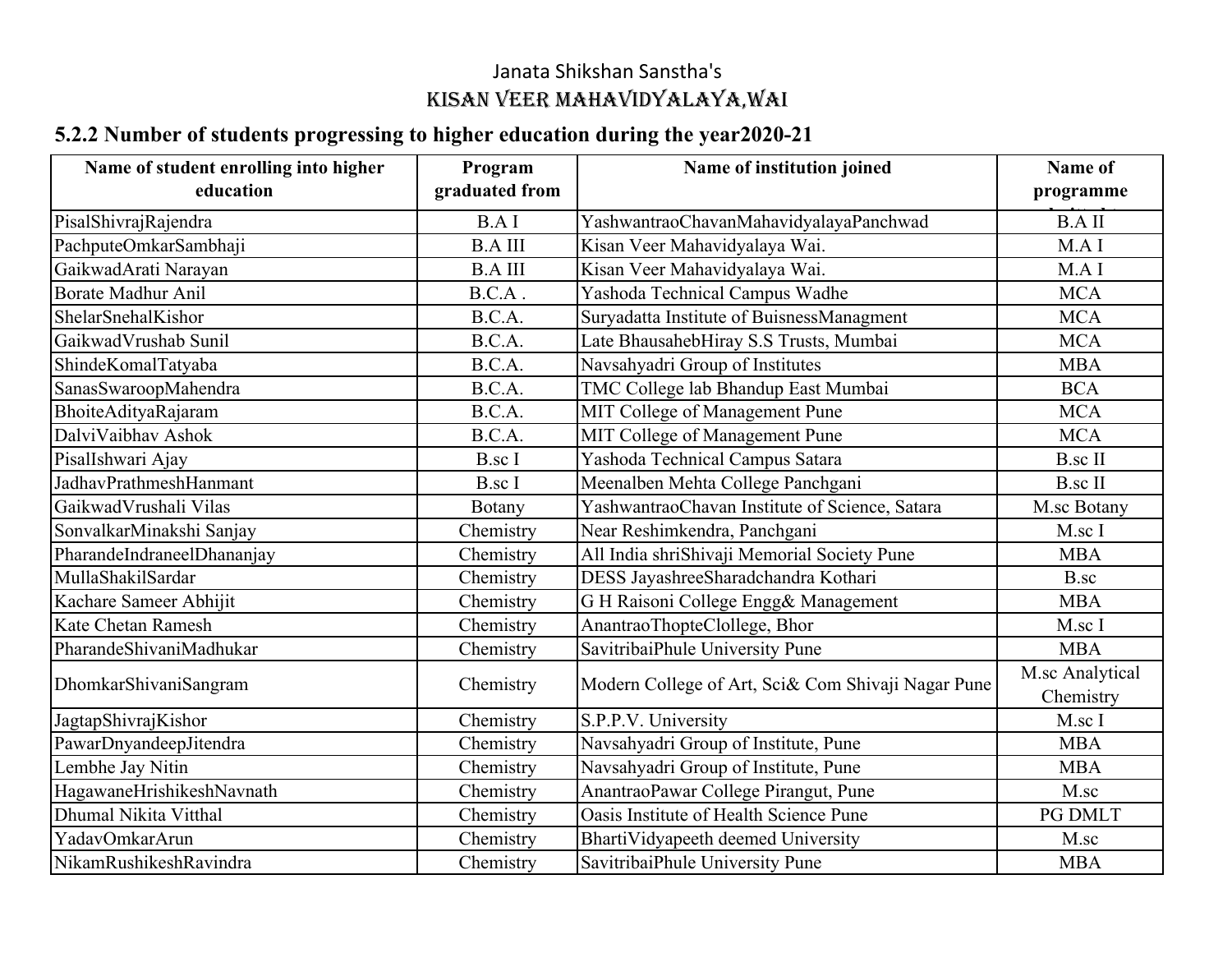| BhagwatHarshadMahendra       | Chemistry | SavitribaiPhule University Pune            | M.sc              |
|------------------------------|-----------|--------------------------------------------|-------------------|
| BobadeSuraj Shankar          | Chemistry | SavitribaiPhule University Pune            | M.sc              |
| PadasePrathmeshRajendra      | Chemistry | SavitribaiPhule University Pune            | $M$ .sc           |
| Kenjaletejas Anil            | Chemistry | SavitribaiPhule University Pune            | M.sc              |
| MandhareAakash Anil          | Chemistry | SavitribaiPhule University Pune            | M.sc I Analytical |
| KochaleSiddheshNandkumar     | Chemistry | Haribhai V Desai College                   | M.sc I Analytical |
| ChavanAnikshaSatish          | Chemistry | SavitribaiPhule University Pune            | Diploma           |
| WaghJagrutiMahendra          | Chemistry | ShardabaiPawarMahilaMahavidyalaya          | M.sc I Analytical |
| Yadav Nikhil Dilipkumar      | Chemistry | AnnasahebMagarMahavidyalayaHadapsar        | M.sc Organic      |
| DhumalRutikDattatray         | Chemistry | SavitribaiPhule University Pune            | M.sc Organic      |
| PisalShubhamGovind           | Chemistry | Aaer's Asian College of Science & Commerce | M.sc Inorganic    |
| GadhaveAishwaryaShantaram    | Chemistry | D.Y.Patil Art, Com &Sci Pune University    | M.sc I            |
| MandhareBhagyashreeBalasaheb | Chemistry | Aaer's Asian College of Science & Commerce | M.sc Inorganic    |
| GuravkumarChandrakant        | Chemistry | Aaer's Asian College of Science & Commerce | M.sc Inorganic    |
| PawarDipaliSatyavan          | Chemistry | SavitribaiPhule University Pune            | M.sc Organic      |
| ShindeKajalRajendra          | Chemistry | SavitribaiPhule University Pune            | M.sc Organic      |
| KadamAnkita Sunil            | Chemistry | SavitribaiPhule University Pune            | M.sc I            |
| ChinnekarLaxmiLingappa       | Chemistry | SavitribaiPhule University Pune            | M.sc I            |
| PisalOmkarVitthal            | Chemistry | SavitribaiPhule University Pune            | M.sc I            |
| PisalAkashPrakash            | Chemistry | SavitribaiPhule University Pune            | M.sc I            |
| IthapePoojaShivaji           | Chemistry | SavitribaiPhule University Pune            | M.sc Organic      |
| Ithape Monika Ravindra       | Chemistry | SavitribaiPhule University Pune            | M.sc Organic      |
| KadamPratikshaVikas          | Chemistry | SavitribaiPhule University Pune            | M.sc Organic      |
| ChavanBhumeshwariPravin      | Chemistry | H.V.Desai College Pune University          | M.sc I            |
| IthapeSakshi Ramesh          | Chemistry | SavitribaiPhule University Pune            | M.sc Organic      |
| SanasSanket Anil             | Chemistry | SavitribaiPhule University Pune            | M.sc I            |
| DhumalAjitChandrakant        | Chemistry | SavitribaiPhule University Pune            | M.sc I            |
| BhosaleRutujaShamrao         | Chemistry | SavitribaiPhule University Pune            | M.sc I            |
| BeskeRuchita Sunil           |           | AbedoInamdar Senior                        | M.sc I            |
|                              | Chemistry | College Pune                               |                   |
| ShirkePrafull Suresh         | Chemistry | Aaer's Asian College of Science & Commerce | M.sc Inorganic    |
| SonawaneRutuja Ramesh        | Chemistry | Fergusson College Pune                     | M.sc I            |
| ShindeOmkar Anil             | Chemistry | Aaer's Asian College of Science & Commerce | M.sc I            |
| GardiSourabhUmesh            |           | AbedoInamdar Senior                        |                   |
|                              | Chemistry | College Pune                               | M.sc I            |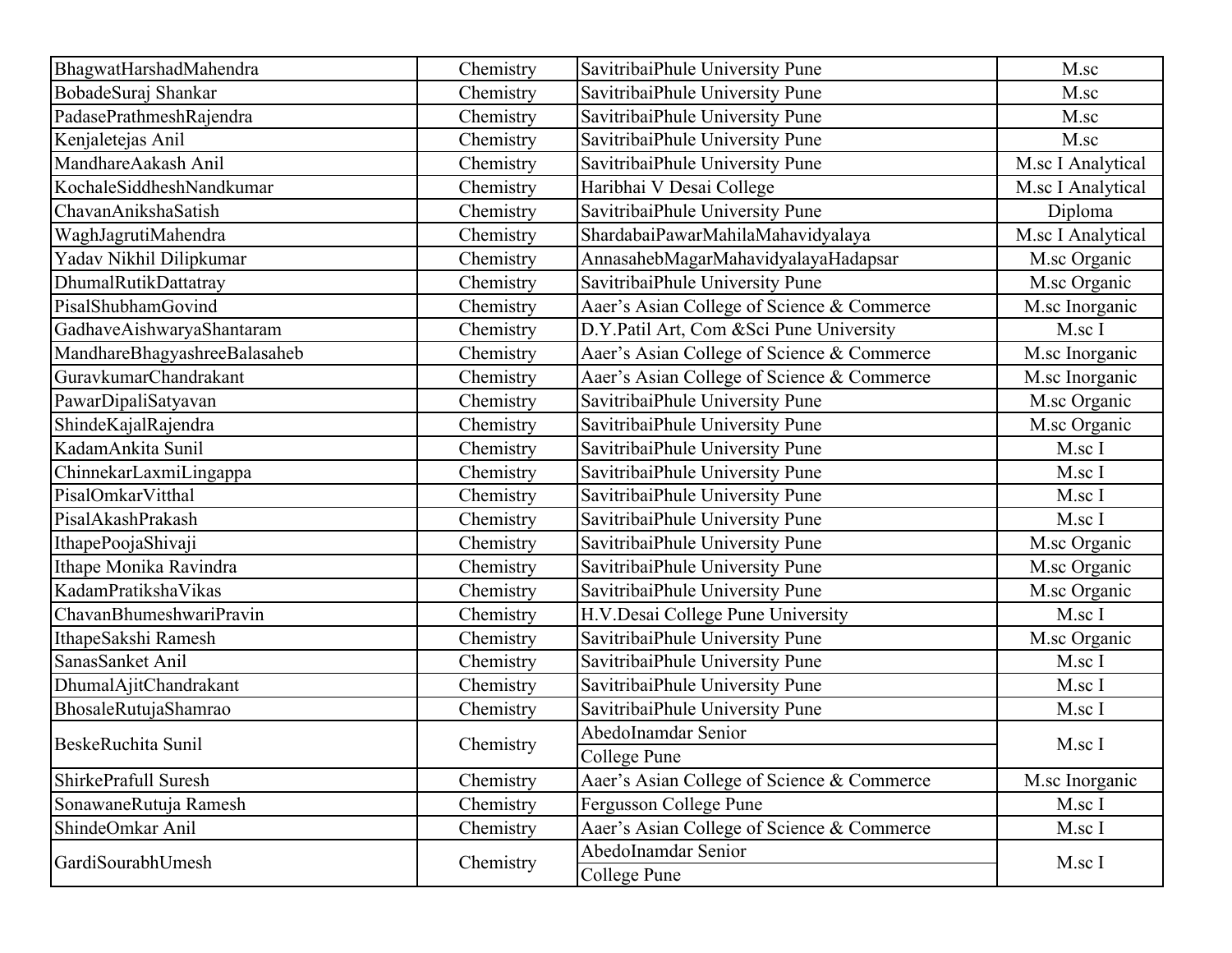| JavalRohitHaribhau           | Chemistry | Aaer's Asian College of Science &Commerce               | M.sc I        |
|------------------------------|-----------|---------------------------------------------------------|---------------|
| DhumalKajalNandkumar         | Chemistry | D.Y.Patil University                                    | M.sc I        |
| ShindeAdityaSambhaji         | Chemistry | Aaer's Asian College of Science & Commerce              | M.sc I        |
| Shinde Pratik Pratap         | Chemistry | Aaer's Asian College of Science & Commerce              | M.sc I        |
| MandhareDnyaneshwarBalasaheb | Chemistry | Aaer's Asian College of Science & Commerce              | M.sc I        |
| Pisal Prasad Jitendra        | Chemistry | Aaer's Asian College of Science & Commerce              | M.sc I        |
| PawarAniketSharad            | Chemistry | Aaer's Asian College of Science & Commerce              | M.sc I        |
| Dhebe Ganesh Dattatray       | Chemistry | Aaer's Asian College of Science & Commerce              | M.sc I        |
| Mandhare Anjali Machindra    | Chemistry | Dr.D.Y.Patil Arts, Commerce & Science College<br>Akurdi | M.sc I        |
| MohiteAbhishekSatish         | Chemistry | Dr.D.Y.Patil Arts, Commerce & Science College<br>Akurdi | M.sc I        |
| Kadam Ganesh Shivaji         | Chemistry | Dr.D.Y.Patil Arts, Commerce & Science College<br>Akurdi | M.sc I        |
| PawarShraddhaBalasaheb       | Chemistry | Shivaji Arts, Commerce & Science College Gadhinglaj     | M.sc I        |
| JadhavPriyankaDashrath       | Chemistry | YashwantraoChavan Institute of Science, Satara          | M.sc Organic  |
| ShingateOnkarAnkush          | Chemistry | LalBahadurShastri College Satara                        | M.sc          |
| JadhavAratiDilip             | Chemistry | Shivaji University Kolhapur                             | M.sc          |
| BhosaleRoshanSandip          | Chemistry | LNBC College of Nursing RaigaonSatara                   | G.N.M Nursing |
| KadamSanketSopan             | Chemistry | LokneteSahebraoPawar D M L T College Medha              | $PG-DMLT$     |
| PhadtareAnuj Suresh          | Chemistry | LokneteSahebraoPawar D M L T College Medha              | $PG-DMLT$     |
| YadavPranitaBapurao          | Chemistry | YashwantraoChavan Institute of Science, Satara          | M.sc          |
| Sheikh KadirAyyaj            | Chemistry | LalBahadurShastri College Satara                        | M.sc          |
| PawarAkankshaChandrakant     | Chemistry | YashwantraoChavan Institute of Science, Satara          | M.sc          |
| SuryawanshiNeha Sunil        | Chemistry | YashwantraoChavan Institute of Science, Satara          | M.sc          |
| GangurdeKamleshGulab         | Chemistry | YashwantraoChavan of Science, Karad                     | M.sc          |
| DhumalOmkarShivaji           | Chemistry | Kisan Veer Mahavidyalaya Wai.                           | M.SC Organic  |
| SanasAaratiSuryakant         | Chemistry | Kisan Veer Mahavidyalaya Wai.                           | M.SC Organic  |
| TaradePranaliPandurang       | Chemistry | Kisan Veer Mahavidyalaya Wai.                           | M.SC Organic  |
| KambleMayawatiRavindra       | Chemistry | Kisan Veer Mahavidyalaya Wai.                           | M.SC Organic  |
| KachareDipaliUttam           | Chemistry | Kisan Veer Mahavidyalaya Wai.                           | M.SC Organic  |
| DereMayurAnandrao            | Chemistry | Kisan Veer Mahavidyalaya Wai.                           | M.SC Organic  |
| MungaseNamdev Mohan          | Chemistry | Kisan Veer Mahavidyalaya Wai.                           | M.SC Organic  |
| DhanawadeMayuri Ganesh       | Chemistry | Kisan Veer Mahavidyalaya Wai.                           | M.SC Organic  |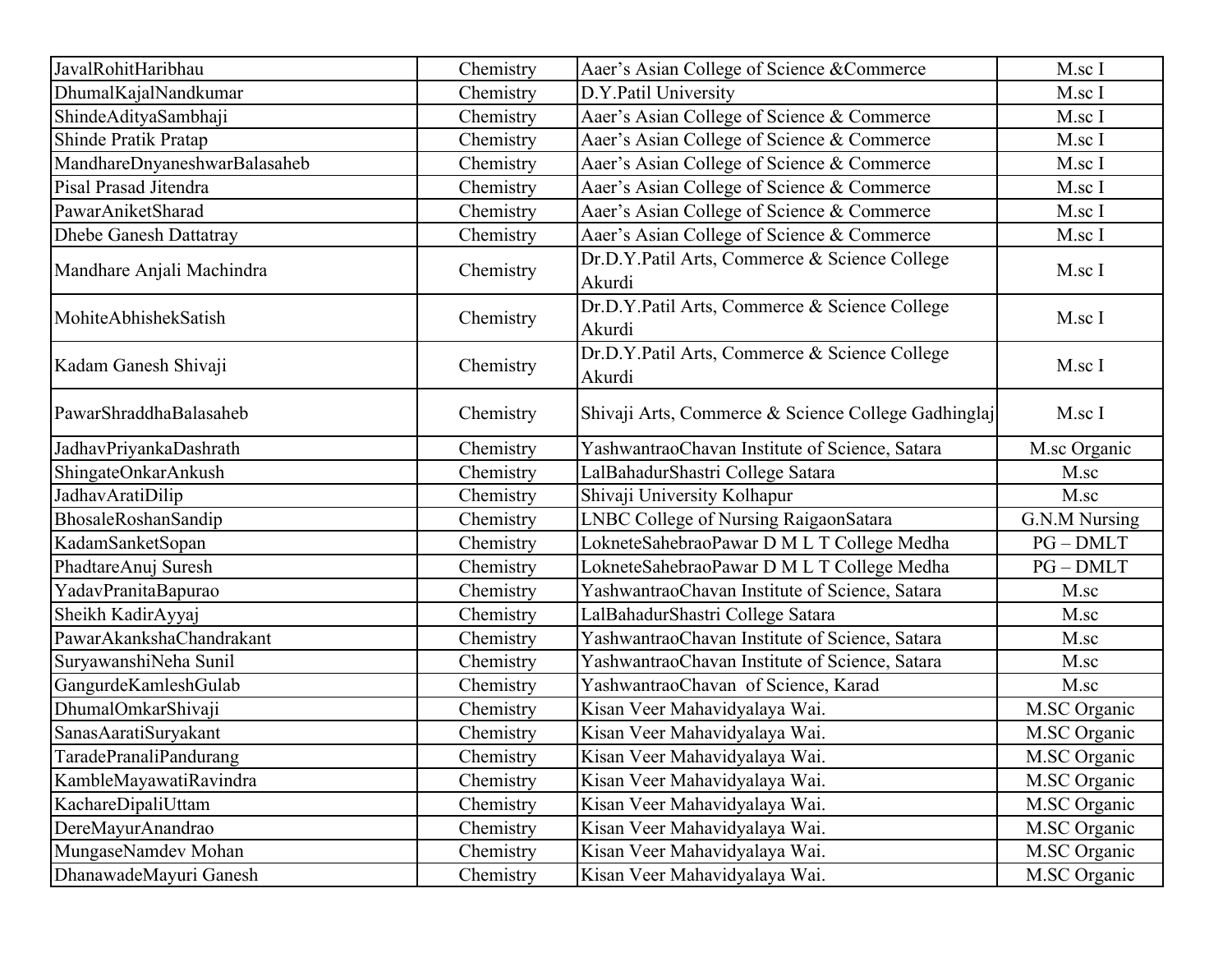| JadhavPriyanka Vijay         | Chemistry | Kisan Veer Mahavidyalaya Wai.                                | M.SC Organic    |
|------------------------------|-----------|--------------------------------------------------------------|-----------------|
| ShindeVinodPopat             | Chemistry | Kisan Veer Mahavidyalaya Wai.                                | M.SC Organic    |
| ShindeDivya Krishna          | Chemistry | Kisan Veer Mahavidyalaya Wai.                                | M.SC Organic    |
| MungaseSaurabhDattatray      | Chemistry | Kisan Veer Mahavidyalaya Wai.                                | M.SC Organic    |
| More SurajSharad             | Chemistry | Kisan Veer Mahavidyalaya Wai.                                | M.SC Organic    |
| TaradeRushikesh Sanjay       | Chemistry | Kisan Veer Mahavidyalaya Wai.                                | M.SC Organic    |
| KumbharAbhishekShamrao       | Chemistry | Kisan Veer Mahavidyalaya Wai.                                | M.SC Organic    |
| PisalAshutoshShrikrusha      | Chemistry | Kisan Veer Mahavidyalaya Wai.                                | M.SC Organic    |
|                              |           |                                                              |                 |
| <b>BhosaleAvinash Vilas</b>  | Commerce  | Modern Institute of BuisnessManagment                        | <b>MBA</b>      |
| <b>Bhosale Ganesh Sanjay</b> | Commerce  | Modern Institute of BuisnessManagment                        | <b>MBA</b>      |
| ChavanRavinaAjit             | Commerce  | Indira School of Business Studies PGDM                       | <b>MBA</b>      |
| BhosaleKalyaniBalkrushna     | Commerce  | AnantraoThopteClollege, Bhor                                 | M.com I         |
| Kane ShraddhaUmesh           | Commerce  | AnantraoThopteClollege, Bhor                                 | M.com I         |
| JadhavPradnyaJayvant         | Commerce  | Sinhgad Institute of Mgmt& Com Application                   | <b>MBA</b>      |
| YadavPratikshaDnyaneshwar    | Commerce  | ShivnagarVidyaPrasarakMandalsBaramati                        | <b>MBA</b>      |
| Kamble Maithili Bhanudas     | Commerce  | Indira College of Commerce & Science                         | PG Diploma      |
| KhamkarAkanksha Anil         | Commerce  | HuzurpagaMahilaVanijyaMahavidyalaya                          | <b>B.com II</b> |
| KulkarniSahilChandrashekhar  | Commerce  | SavitribaiPhule University Pune                              | M.com           |
| SuryawanshiMithun Ashok      | Commerce  | AnantraoThopteClollege, Bhor                                 | M.Com I         |
| WaghAkshaySambhaji           | Commerce  | SouNirmala tai Thopate College of Education Bhor             | <b>B.Ed</b>     |
| ShindeSamruddhiRaghunath     | Commerce  | LalBahadurShastri College Satara                             | M.com I         |
| ShindeAbhijeetRajendra       | Commerce  | Gourishankar Institute of Management Satara                  | <b>MBA</b>      |
| PisalMayuriRamchandra        | Commerce  | KaramveerBhauraoPatil Institute of Research Center<br>Satara | <b>MBA</b>      |
| <b>Sawant Mahesh Anil</b>    | Commerce  | ShrimantJayshreemaladeviNaikNimbalkar Institute<br>Phaltan   | <b>MBA</b>      |
| PhansePritiRohidas           | Commerce  | Meenalben Mehta College Panchgani                            | <b>B.com</b> I  |
| BhilareRutujaRajendra        | Commerce  | SavitribaiPhuleMahilaMahavidyalayaSatara                     | M.com I         |
| ShirkeDipaliGajanan          | Commerce  | Kisan Veer Mahavidyalaya Wai.                                | M.Com I         |
| KarandeSimaRamchandra        | Commerce  | Kisan Veer Mahavidyalaya Wai.                                | M.Com I         |
| DevkuleBhagyashri Ashok      | Commerce  | Kisan Veer Mahavidyalaya Wai.                                | M.Com I         |
| MagarKrunalKiran             | Commerce  | Kisan Veer Mahavidyalaya Wai.                                | M.Com I         |
| NavghaneAniketAnkush         | Commerce  | Kisan Veer Mahavidyalaya Wai.                                | M.Com I         |
| MandhareAkshayShamrao        | Commerce  | Kisan Veer Mahavidyalaya Wai.                                | M.Com I         |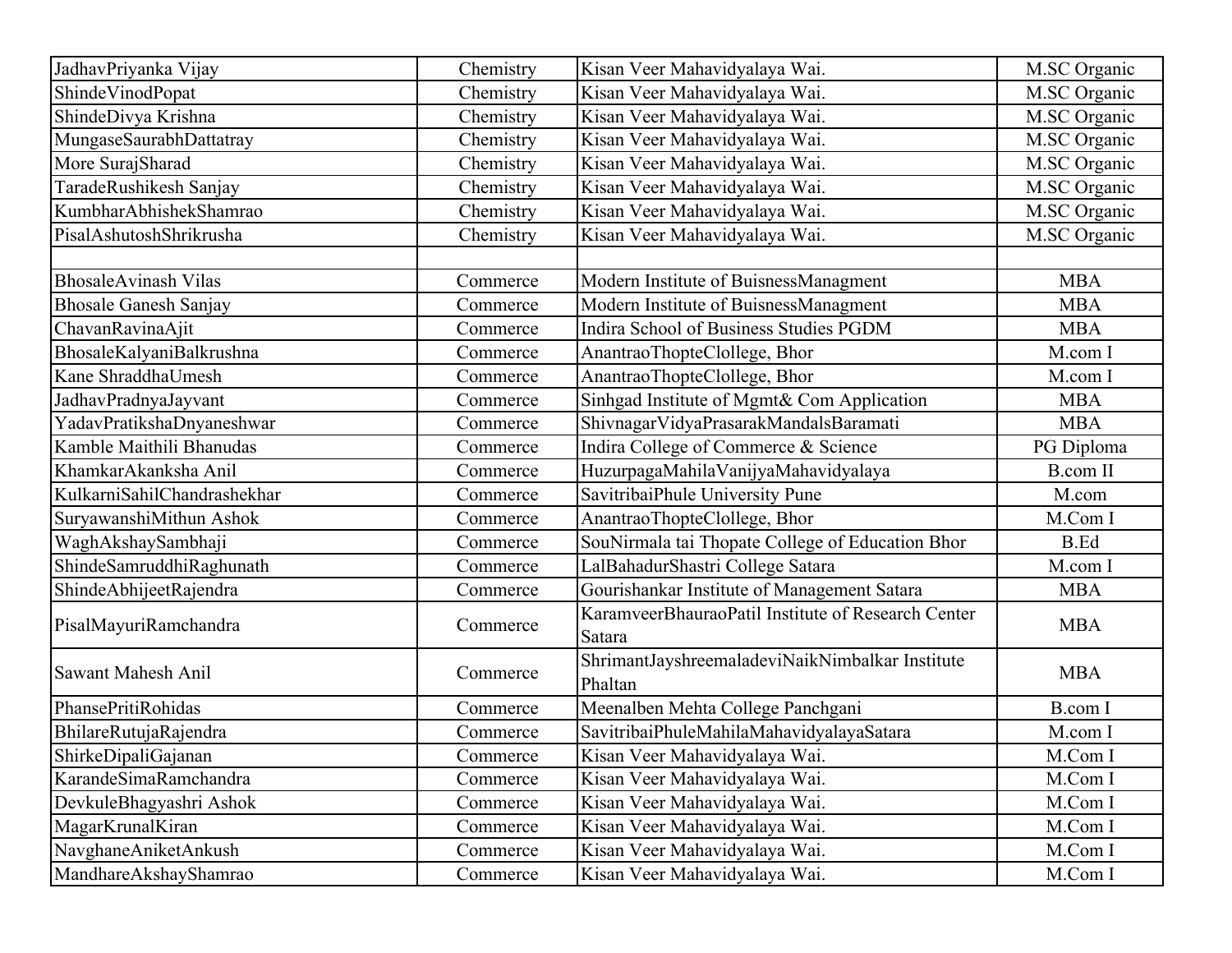| SukaleMinalManoj          | Commerce  | Kisan Veer Mahavidyalaya Wai.                   | M.Com I     |
|---------------------------|-----------|-------------------------------------------------|-------------|
| PisalVirajSharad          | Commerce  | Kisan Veer Mahavidyalaya Wai.                   | M.Com I     |
| ManerAarju Sameer         | Commerce  | Kisan Veer Mahavidyalaya Wai.                   | M.Com I     |
| Chaudhari Bhakti Dilip    | Commerce  | Kisan Veer Mahavidyalaya Wai.                   | M.Com I     |
| ShindePrajakta Ashok      | Commerce  | Kisan Veer Mahavidyalaya Wai.                   | M.Com I     |
| SwapnaliRajendraWaragade  | Commerce  | Kisan Veer Mahavidyalaya Wai.                   | M.Com I     |
| PawarKajalArjun           | Commerce  | Kisan Veer Mahavidyalaya Wai.                   | M.Com I     |
| PawarRutuja Sunil         | Commerce  | Kisan Veer Mahavidyalaya Wai.                   | M.Com I     |
| ErandeKarishmaRajendra    | Commerce  | Kisan Veer Mahavidyalaya Wai.                   | M.Com I     |
| DereKomalBalkrushna       | Commerce  | Kisan Veer Mahavidyalaya Wai.                   | M.Com I     |
| ShindeVrushaliHanmant     | Commerce  | Kisan Veer Mahavidyalaya Wai.                   | M.Com I     |
| DhanawadePratikshaMahadev | Commerce  | Kisan Veer Mahavidyalaya Wai.                   | M.Com I     |
| PhanseManojRavindra       | Commerce  | Kisan Veer Mahavidyalaya Wai.                   | M.Com I     |
| KaziAlfiyaSiddhik         | Commerce  | Kisan Veer Mahavidyalaya Wai.                   | M.Com I     |
| NatuAishwaryaAbhijeet     | Commerce  | Kisan Veer Mahavidyalaya Wai.                   | M.Com I     |
| Pol DhanashriSantosh      | Commerce  | Kisan Veer Mahavidyalaya Wai.                   | M.Com I     |
| JadhavDivya Shankar       | Commerce  | Kisan Veer Mahavidyalaya Wai.                   | M.Com I     |
| KhotTejas Suresh          | Commerce  | Kisan Veer Mahavidyalaya Wai.                   | M.Com I     |
| AmbikeOmkarPrakash        | Commerce  | Kisan Veer Mahavidyalaya Wai.                   | M.Com I     |
| KochaleShubhamYashwant    | Commerce  | Kisan Veer Mahavidyalaya Wai.                   | M.Com I     |
| PisalAbhishekRajendra     | Commerce  | Kisan Veer Mahavidyalaya Wai.                   | M.Com I     |
| MandhareAsmitaSatish      | Commerce  | Kisan Veer Mahavidyalaya Wai.                   | M.Com I     |
| SonawanekomalUday         | Commerce  | Kisan Veer Mahavidyalaya Wai.                   | M.Com I     |
| Shinde Siddhi Bhagwan     | Commerce  | Kisan Veer Mahavidyalaya Wai.                   | M.Com I     |
| GadhaveMonaliTanaji       | Commerce  | Kisan Veer Mahavidyalaya Wai.                   | M.Com I     |
| InamdarFizaJaved          | Commerce  | Kisan Veer Mahavidyalaya Wai.                   | M.Com I     |
| Pol MonaliMahadev         | Commerce  | Kisan Veer Mahavidyalaya Wai.                   | M.Com I     |
| WaghamareDipak Dada       | Economics | College of Fire Engineering & Safety Management | $ADIS + SM$ |
| JagtapAkankshaDilip       | Economics | Kisan Veer Mahavidyalaya Wai.                   | MAI         |
|                           |           |                                                 | Eco         |
| PawarPratikshaSharad      | Economics | Kisan Veer Mahavidyalaya Wai.                   | M.A I       |
|                           |           |                                                 | Eco         |
| SalunkheAkshay Vijay      | Economics | Kisan Veer Mahavidyalaya Wai.                   | M.A I       |
|                           |           |                                                 | Eco         |
| Vota Aniali Anil          | Economica | Kisan Vaar Mahavidvalava Wai                    | M.A I       |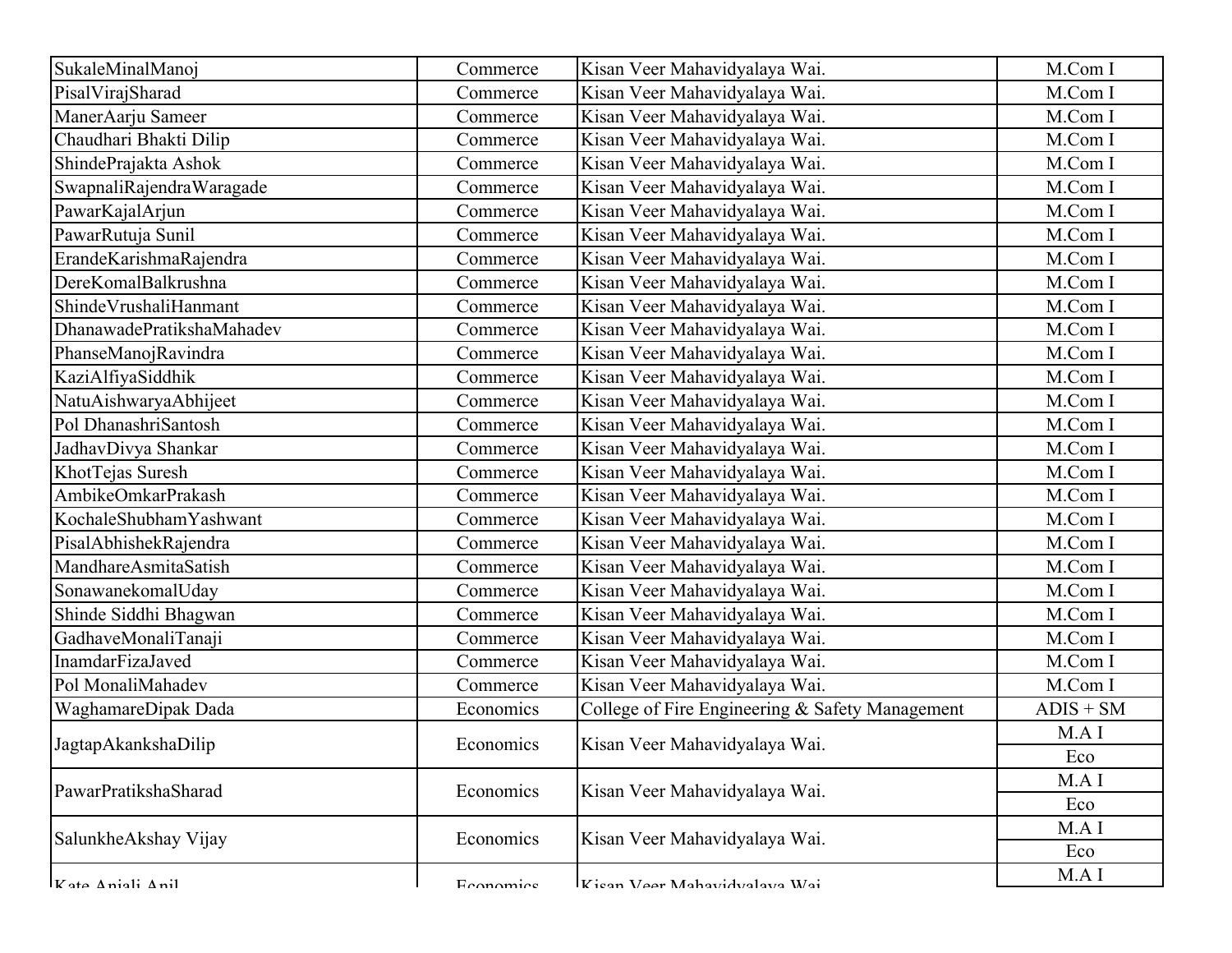| INAW Alijan Ann            | L'UNUNINO | INISAH VULI IVIAHAVIUYAIAYA VVAI. | Eco     |
|----------------------------|-----------|-----------------------------------|---------|
| JaykarOmkar Sanjay         | Economics | Kisan Veer Mahavidyalaya Wai.     | M.A I   |
|                            |           |                                   | Eco     |
| PujariPrerana Ramesh       | Economics | Kisan Veer Mahavidyalaya Wai.     | M.A I   |
|                            |           |                                   | Eco     |
| ChaudhariDivyaMahendra     | Economics | Kisan Veer Mahavidyalaya Wai.     | M.A I   |
|                            |           |                                   | Eco     |
| MayuriRaghunathRajapure    | Economics | Kisan Veer Mahavidyalaya Wai.     | M.A I   |
|                            |           |                                   | Eco     |
| SankpalDiptiHemant         | Economics | Kisan Veer Mahavidyalaya Wai.     | M.A I   |
|                            |           |                                   | Eco     |
| KondakeJeevanPrabhakar     | Economics | Kisan Veer Mahavidyalaya Wai.     | M.A I   |
|                            |           |                                   | Eco     |
| HagawaneRatnamalaDattatray | Economics | Kisan Veer Mahavidyalaya Wai.     | M.A I   |
|                            |           |                                   | Eco     |
| SapkalAnkitaTanaji         | Economics | Kisan Veer Mahavidyalaya Wai.     | M.A I   |
|                            |           |                                   | Eco     |
| GavateShrikrishna Shankar  | Economics | Kisan Veer Mahavidyalaya Wai.     | M.A I   |
|                            |           |                                   | Eco     |
| <b>BhiseMayur Suresh</b>   | Economics | Kisan Veer Mahavidyalaya Wai.     | M.A I   |
|                            |           |                                   | Eco     |
| Mahesh Mohan Raje          | Economics | Kisan Veer Mahavidyalaya Wai.     | M.A I   |
|                            |           |                                   | Eco     |
| JadhavAmita Sunil          | Economics | Kisan Veer Mahavidyalaya Wai.     | M.A I   |
|                            |           |                                   | Eco     |
| BhangareYogesh Vijay       | English   | Kisan Veer Mahavidyalaya Wai.     | M.A I   |
|                            |           |                                   | English |
| Babar AkshadaAnkush        | English   | Kisan Veer Mahavidyalaya Wai.     | M.A I   |
|                            |           |                                   | English |
| ChavanRakeshNamdev         | English   | Kisan Veer Mahavidyalaya Wai.     | M.A I   |
|                            |           |                                   | English |
| JadhavTejashriUjwal        | English   | Kisan Veer Mahavidyalaya Wai.     | M.A I   |
|                            |           |                                   | English |
| KadamSandipRajaram         | English   | Kisan Veer Mahavidyalaya Wai.     | M.A I   |
|                            |           |                                   | English |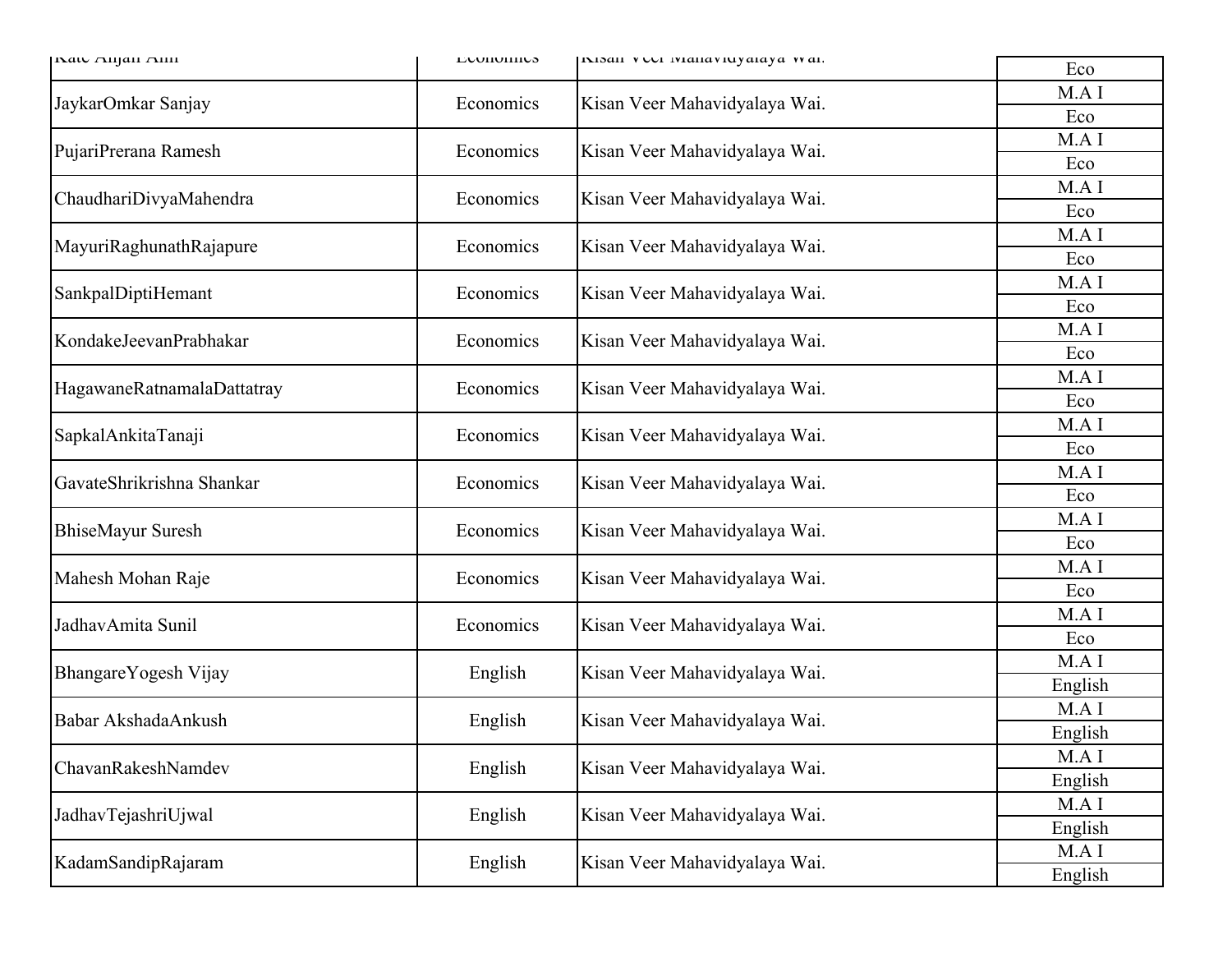| Mane Sarika Kailas       | English         | Kisan Veer Mahavidyalaya Wai.                                | M.A I              |
|--------------------------|-----------------|--------------------------------------------------------------|--------------------|
|                          |                 |                                                              | English            |
| More YogeshBhaidas       | English         | Kisan Veer Mahavidyalaya Wai.                                | M.A I              |
|                          |                 |                                                              | English            |
| ShindeJyotiNathu         | English         | Kisan Veer Mahavidyalaya Wai.                                | M.A I              |
|                          |                 |                                                              | English            |
| KochaleShekharMalhari    | History         | College of Fire Engineering & Safety Management              | $ADIS + SM$        |
| ShelarRohidasChandrakant | History         | College of Fire Engineering & Safety Management              | $ADIS + SM$        |
| ThoraveAditya Sanjay     | History         | Ch. Shivaji College Satara                                   | M.A History        |
| PharandeAnkitaBalkrishna | M.A English     | KaramveerBhauraoPatil Institute of Research Center<br>Satara | M.B.A              |
| BhosaleAshishShashikant  | M.sc Analytical | Aaer's Asian College of Science & Commerce                   | M.sc               |
| Padma Desket             | MA English      | Hakkal, ward no 4 neal shiv mandirgladigarh Jammu            | MA English         |
| JatharShubhadaPravin     | Marathi         | Kisan Veer Mahavidyalaya Wai.                                | M.A I Marathi      |
| JadhavDattatray Vilas    | Marathi         | Kisan Veer Mahavidyalaya Wai.                                | M.A I Marathi      |
| JadhavSukeshniArun       | Marathi         | Kisan Veer Mahavidyalaya Wai.                                | M.A I Marathi      |
| More Rahul Prakash       | Marathi         | Kisan Veer Mahavidyalaya Wai.                                | M.A I Marathi      |
| Umbarkar Pratik Shivaji  | Marathi         | Kisan Veer Mahavidyalaya Wai.                                | M.A I Marathi      |
| SasaneSachinGanpat       | Marathi         | Kisan Veer Mahavidyalaya Wai.                                | M.A I Marathi      |
| HagavaneSaurabhDattatray | Marathi         | Kisan Veer Mahavidyalaya Wai.                                | M.A I Marathi      |
| SonawaneNilesh Sanjay    | Marathi         | Kisan Veer Mahavidyalaya Wai.                                | M.A I Marathi      |
| JadhavSandipKisan        | Marathi         | Kisan Veer Mahavidyalaya Wai.                                | M.A I Marathi      |
| DangarePratiksha Krishna | Mathematics     | YashwantraoChavan Institute of Science, Satara               | M.Sc               |
| SatheReshmakrushna       | Mathematics     | YashwantraoChavan Institute of Science, Satara               | M.sc               |
| RajpurePradnyaTanaji     | Mathematics     | YashwantraoChavan Institute of Science, Satara               | M.Sc               |
| RajpureAmishaSadashiv    | Mathematics     | YashwantraoChavan Institute of Science, Satara               | M.Sc               |
| BhosaleRutujaBhanudas    | Mathematics     | YashwantraoChavan Institute of Science, Satara               | M.Sc               |
| JadhavSnehalTatyasaheb   | Mathematics     | YashwantraoChavan Institute of Science, Satara               | M.Sc               |
| DhanvadeSaritaSuryakant  | Mathematics     | YashwantraoChavan Institute of Science, Satara               | M.Sc               |
| MahangadeRavirajSambhaji | Mathematics     | Vellore Institute of Technology Chennai campus               | M.Sc. Data Science |